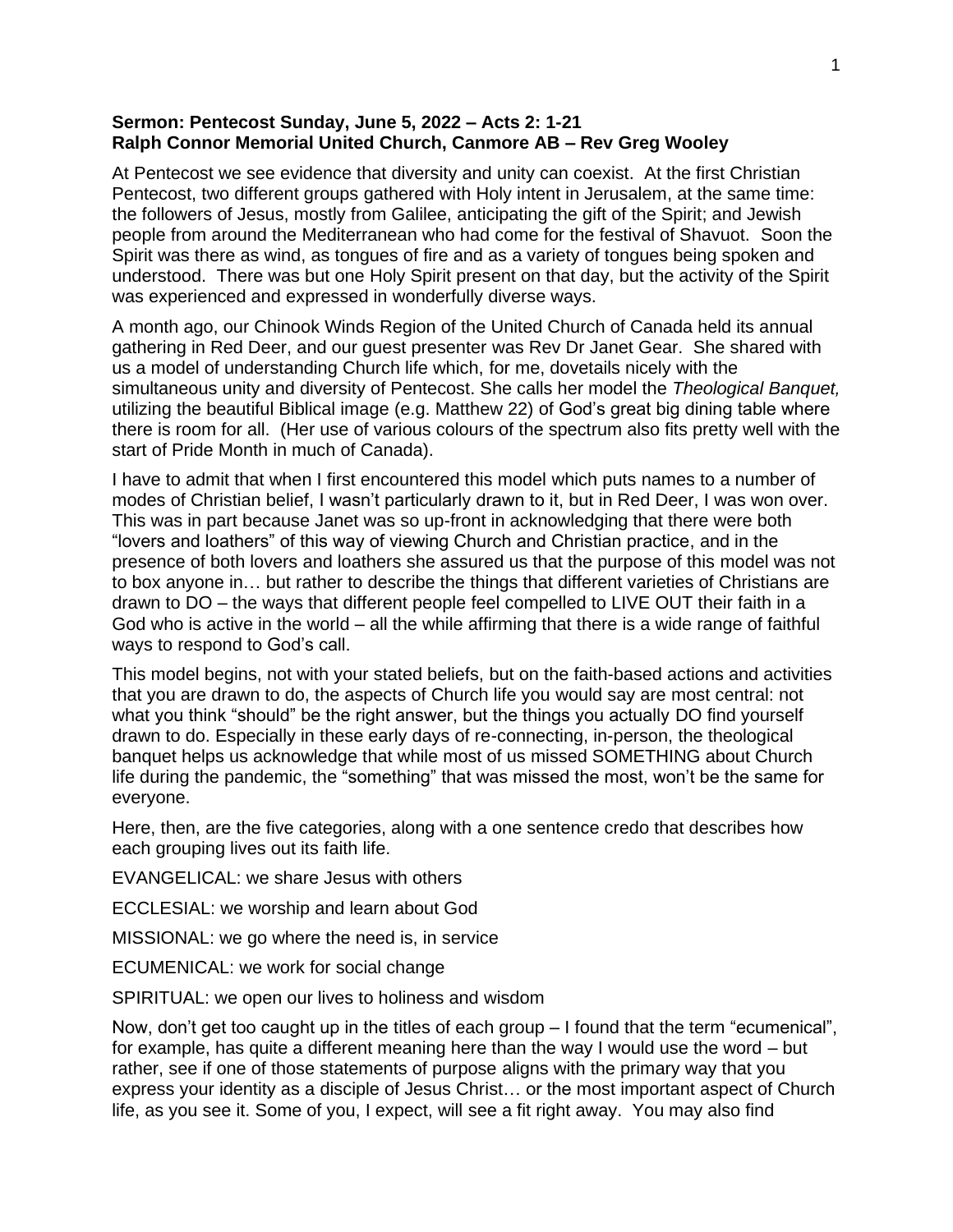yourself reacting to some words that don't describe how you are *now* but may have described you at another point in life – you may have been raised in one way, for example, but chosen something very different as an adult. For others, at first glance you might straddle a couple of these; or perhaps none of it is quite ringing true and, well, it is what it is.

One of the things that I find most helpful in this model, is that Janet associates each of these five ways of being with a colour, which is used consistently throughout her work so even if you forget the name of your grouping, you probably remember the colour! As she puts it, a person's faith is likely multi-coloured or as she says "kaleidoscopic", especially if we have worked on some parts of our faith life that don't come naturally, yet "it will have a dominant or foundational tint" – a primary way we are most drawn to, which changes how we see things.

As mentioned, this model begins not with what I *believe*, but with *the things I do in response to God, the activities and actions I find myself drawn to.* That assumes that there *is* an active component to my faith life and it also assumes that *God is not just conceptual:* God has agency, God is at work even now, transforming the world we live in. With that in mind, let's take another look at the five groupings, and how they perceive God at work in the world:

(yellow) EVANGELICAL: God transforms the world through the saving work of Jesus

(red) ECCLESIAL: God transforms the world through the church, a God-created community filled with grace and hope

(purple) MISSIONAL: God transforms the world through seeing human needs and addressing them in practical ways

(blue) ECUMENICAL: God transforms the world through naming and confronting systemic evil in the world

(green) SPIRITUAL: God transforms the world through spiritual practises that recognise the sacredness in life, moving us toward personal healing and wholeness.

This way of expressing the hearts of the different diners at the Theological Banquet, and the ways these groupings see God at work, begs the question: if *God* is up to these things in the world, what is the *Church* called to be and do? How can I, with joy and enthusiasm, let God's light shine through the particular tint of my life, as if I were part of a stained-glass artwork, each person's tint influencing the light such that the totality of it all reflects God's own beauty?

In looking at the ways that various people reflect various aspects of God's work, Rev Dr Gear underlines that we are called to ONENESS in Christ, not SAMENESS in Christ. (There's that Pentecost diversity and unity again – one Spirit but a wide spectrum of expressions!) However we live out our faith, whatever theology helps us interpret the world and gives shape to our particular calling, WE ARE CALLED TO BEAR WITNESS TO LOVE. The tint of that love might be red or yellow or green or blue or purple, but it's still love.

I have one more diagram to show you before I ask a question. This time, the question is, "what feeds your soul?" – and what kinds of responses by others, fills your heart?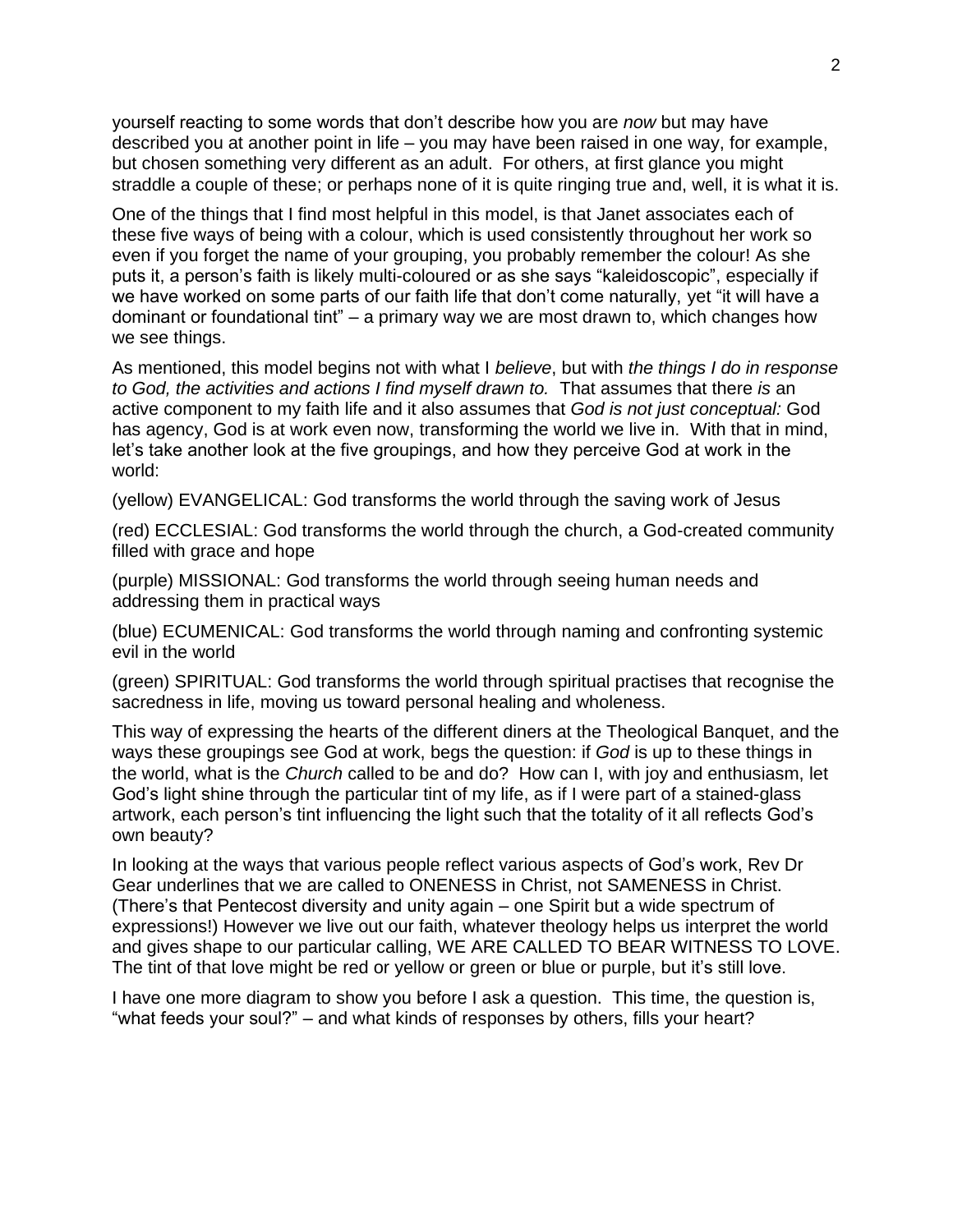EVANGELICAL: I am filled and fed when people come alive in Christ

ECCLESIAL: I am filled and fed by a full Church on Sunday morning

MISSIONAL: I am filled and fed by practical, community-based outreach projects

ECUMENICAL: I am filled and fed by political actions and activism, naming and confronting systemic evil in the world

SPIRITUAL: I am filled and fed by going deep with God, the sacred ground of being.

Just to be clear, this diagram is more *my* interpretation than *Janet's* words, but I think it is consistent with her overall presentation of the five priorities… and prepares us for a question. Just to humour the guy in the pulpit, I'd like you to consider these categories, and which of these colour groupings you are most drawn to in the way your faith gets put into action. If none of these Theological Banquet categories really speak to you, that's OK, but if one of them speaks to you, make a mental note of what that is, and if it is too soon to decide between two of them, it's OK for the moment to claim two. Now close your eyes, and keep them closed, and when I call out the colour and name of the group that you identify with and what tends to fill your hearts, put up your hand and keep it up until I tell you I've finished the count. So,

EVANGELICAL (yellow)

ECCLESIAL (red)

MISSIONAL (purple)

ECUMENICAL (blue)

SPIRITUAL (green)

OK, I've got the information I need… you can open your eyes now.

At our gathering in Red Deer, the table group discussions about this model started on Thursday night, and by the time Saturday arrived, we broke out of previous table groups to get together with others of that same colour/group for a chunk of the afternoon. In that single-colour group we told stories, we shared joys and frustrations, and I have to admit that there was a degree of relief in being with a group with a similar perspective. Clearly, we weren't entirely of one mind or style – imagine the difference between olive green and emerald green – but it was still a sense of ease in the group. But in addition to celebrating unique strengths of this way of being, Janet also had us look at the "shadow side" of our grouping, things that can, at their worst, work directly *against* the Spirit. This diagram from Rev Dr Gear, shows one typical strength, and a frequently experienced shadow, related to each category. While I'm not going to comment on these, it was helpful to know that none of these paths was all strength, none was all shadow, and it was hopeful to think that none of the shadows are so strong that they cannot be fixed. Much of the fixing, in fact, can be mobilized by interacting with the other groups!

|                    | <b>STRENGTH</b>    | <b>SHADOW</b> |
|--------------------|--------------------|---------------|
| <b>EVANGELICAL</b> | Intimacy           | Exclusive     |
| <b>ECCLESIAL</b>   | Commitment         | Consumerist   |
| <b>MISSIONAL</b>   | Concrete           | Naïve         |
| <b>ECUMENICAL</b>  | <b>Broad Scope</b> | Ideological   |
| <b>SPIRITUAL</b>   | <b>Discipline</b>  | self centered |